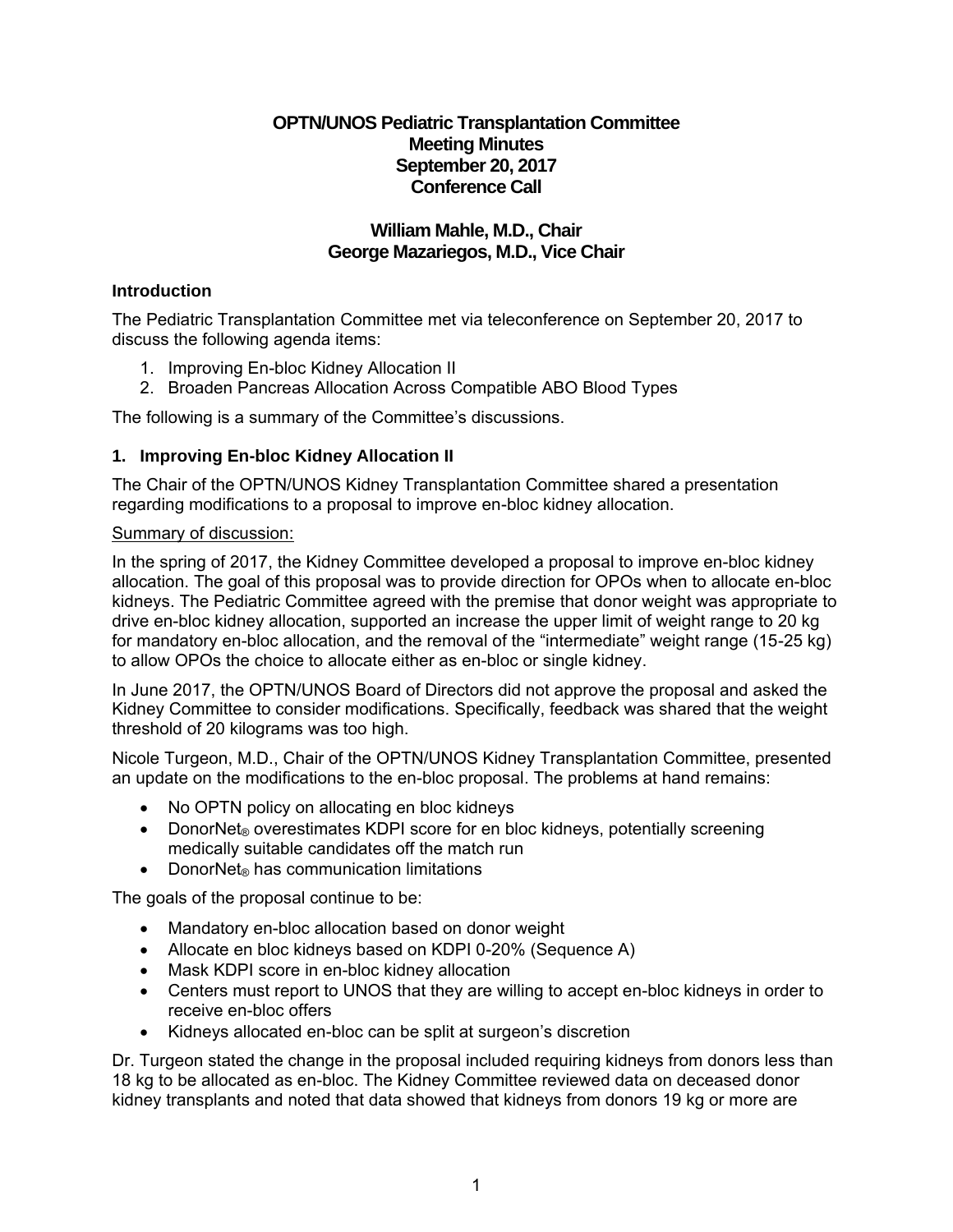predominantly single transplants rather than en-bloc. The Kidney Committee believed lowering the weight range below 18 kilograms would disadvantage centers that transplant these kidneys en-bloc. The Kidney Committee also intends to "mask" the Kidney Donor Profile index (KDPI) for en-bloc kidneys to preserve access for pediatric candidates. Members of the Kidney Committee were concerns that the KDPI for these pediatric donors is inconsistent with the quality of the organs, thus blunting a transplant team's tendency to consider these kidneys for pediatric candidates.

Both the original proposal and the current proposal would allow surgeons to split en-bloc pairs of kidneys, should the surgeon decide they are appropriate for single transplant. By leaving the weight threshold at 18 kilograms, this would continue to allow discretion at those Transplant programs that are doing en-bloc transplants with good outcomes. Further, it would also allow the option to split the kidneys if the transplant team deemed appropriate.

Dr. Turgeon reported that many members of the community and the Board expressed concern about transporting the "second kidney" and risking discard with added cold ischemic time, and stated a preference for this policy to allow surgeons to automatically keep the second kidney in a split pair at their center. The Kidney Committee appreciated this feedback and discussed these concerns at length. The proposal states that the receiving transplant program must *either* transplant one kidney into the originally designated recipient and release the other kidney to be allocated according to Policy 5.9, or release both kidneys to be allocated according to Policy 5.9.

At the conclusion of the presentation, Dr. Turgeon summarized that the expected impact on pediatric kidney transplant candidates would be small in light of the low case volume noted in OPTN data in the past 10 years.

The Chair thanked Dr. Turgeon for the presentation and opened the floor for questions. Members of the Pediatric Committee discussed several points, including:

- Age of transplant recipients: Committee members clarified that most of the recipients of en-bloc kidneys were indeed adults. Dr. Turgeon showed the pediatric case volume of en-bloc and small single kidneys (47 transplants over 10 years) both pre and post-KAS.
- Risk adjustment for en-bloc and small single kidney transplants: The paper cited by Maluf and colleagues in the proposal showed equivalent outcomes of single versus enbloc kidneys. There are some in the surgical community that are concerned about nonequivalent outcomes. Would programs that transplant these kidneys put themselves at "flagging risk" [graft and patient survival outcomes]? Dr. Turgeon responded, the paper noted that programs that had higher case volume and were technically sound, had good one year graft survival with kidneys from small pediatric donors. She felt the data supports that recipients will have better outcomes in the setting of both small-single kidney and en-bloc kidney transplants at these higher volume transplant programs. She also feels comfortable after talking with Scientific Registry of Transplant Recipients (SRTR) colleagues that the outcomes analysis will include the proper risk adjustment.

The potential to include an "incentive" to split en-bloc kidneys: A small number of Committee members felt there was an opportunity to modify the proposal such that surgeons could be incentivized to split en-bloc kidneys. Such a practice exists in liver transplantation; a liver allocated to a pediatric recipient can be split (based on the clinical decision-making of the transplant team) and two pediatric candidates can be transplanted. There appeared to be an opportunity to effect a policy change by giving the accepting surgeon the option to keep the "second kidney", rather than reallocate the kidney. Dr. Turgeon responded the Kidney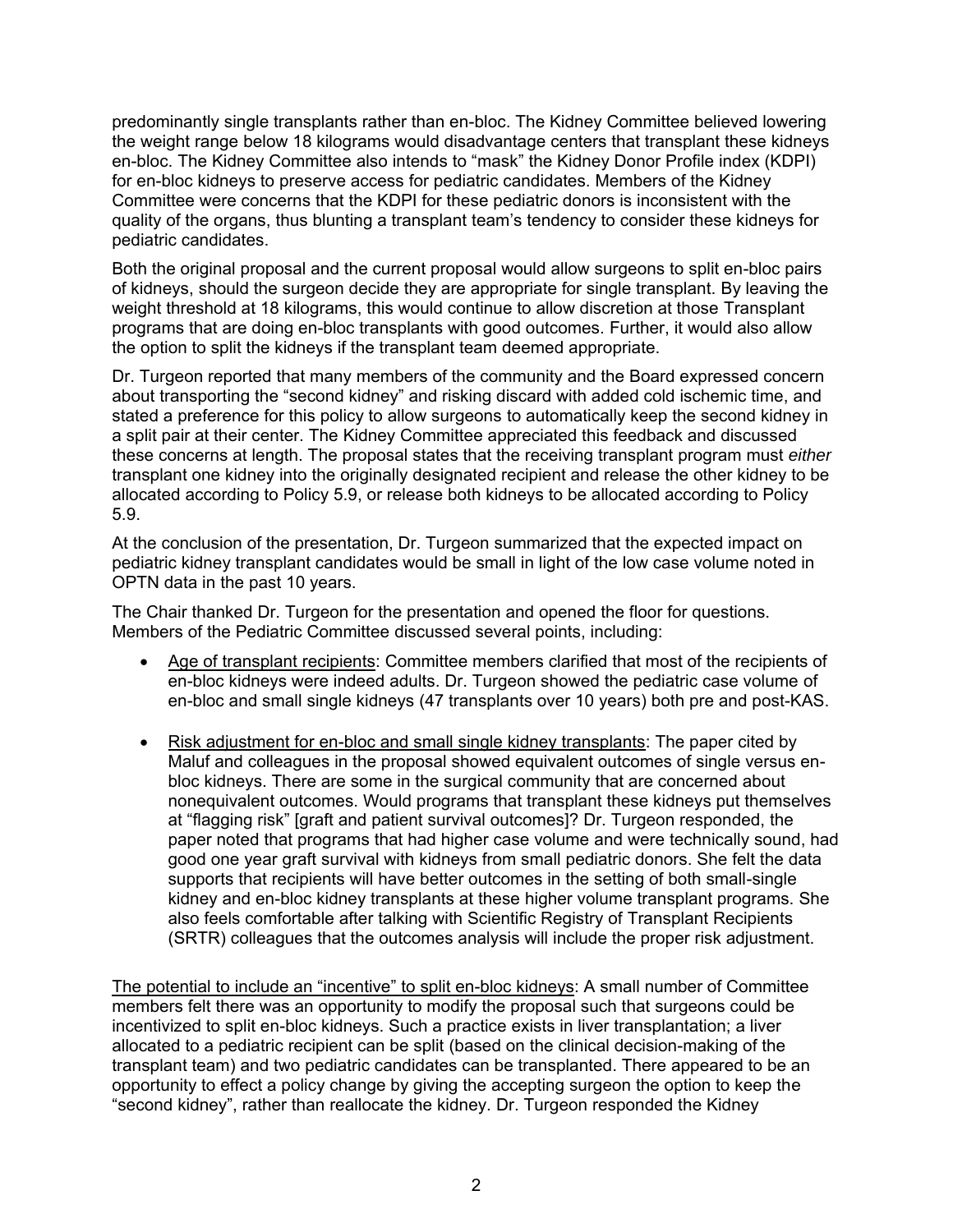Committee requested additional data to explore this scenario. The data noted that most of the "second kidneys" in this scenario do stay at the program that accepted the en-bloc pair. Further, the data noted that if the "second kidney" does not remain at the same program, it is far more likely that the "second kidney" remains within the Donation Service Area (DSA). Dr. Turgeon added that the proposal does not take away the accepting surgeon's discretion to split the two organs. However, the proposal does not alter OPTN Policy 5.9 requiring the "second kidney" to be allocated based on the match run list.

One Committee member commented that the OPTN data on the topic had gaps. Dr. Turgeon acknowledged that OPTN data on en-bloc and small single kidney transplants is lacking. The Kidney Committee felt this lack of available data justified the need for a policy change that would allow the collection of such data. The Kidney Committee feels this proposal is a "good start", and is neither an incentive nor disincentive to split en-bloc kidneys. Further, the hope is this proposal will incentivize recovering small en-bloc kidneys that have not historically been recovered for transplantation. She reminded the Committee of the low frequency these kidneys are utilized in pediatric candidates due to the potential for vascular complications. She feels the proposal's "masking" of the KDPI for en-bloc kidneys will preserve access for pediatric candidates. The Kidney Committee will have on-going post implementation monitoring to assess the effectiveness of the policy change.

Dr. Turgeon summarized that comments from members of the Committee shared during the call regarding an incentive to split en-bloc kidneys represent a good "future state". The Kidney Committee believes the current proposal is a fair and inclusive "starting point". The intent of this policy was not to incentive splitting en-bloc kidneys. Rather, the intent was to provide direction to OPOs to allocate en-bloc kidneys and to continue to allow splitting en-bloc kidneys under the clinical judgement of the transplant team. She believes that the position of not "incentivizing" splitting in the proposal would effectively "disincentivize" splitting, is not accurate. Dr. Turgeon commented, she feels it is important to give a subsequent potential recipient on a match run list the opportunity to receive a transplant, regardless whether the potential recipient as at the same program as the index potential recipient. By creating an incentive such as described, it would overly advantage those transplant programs performing these small solidary kidney transplants by separating en-bloc pairs. She felt that was challenging to effectively move clinical practice when there is the absence of data to support moving in that direction yet.

The Chair concluded the discussion on the proposal and thanked Dr. Turgeon for her presentation. UNOS staff then asked for a vote from the Committee whether they support the proposal as written. The proposal was supported (Yes  $-10$ , No  $-2$ , Abstain  $-0$ ).

### Next steps:

- UNOS staff will prepare a draft response from the Committee and submit to the Chair/Vice Chair for review. Thereafter, the Committee's response will be posted on the OPTN website for the sponsoring committee to consider post-public comment.

### **2. Broaden Pancreas Allocation Across Compatible ABO Blood Types**

The Chair of the OPTN/UNOS Pancreas Transplantation Committee shared a presentation regarding modifications to a proposal to Broaden Pancreas Allocation Across Compatible ABO Blood Types.

### Summary of discussion:

Jon Odorico, M.D., Chair of the OPTN/UNOS Pancreas Transplantation Committee, presented a proposal to broaden pancreas allocation in the U.S. The problems at hand include: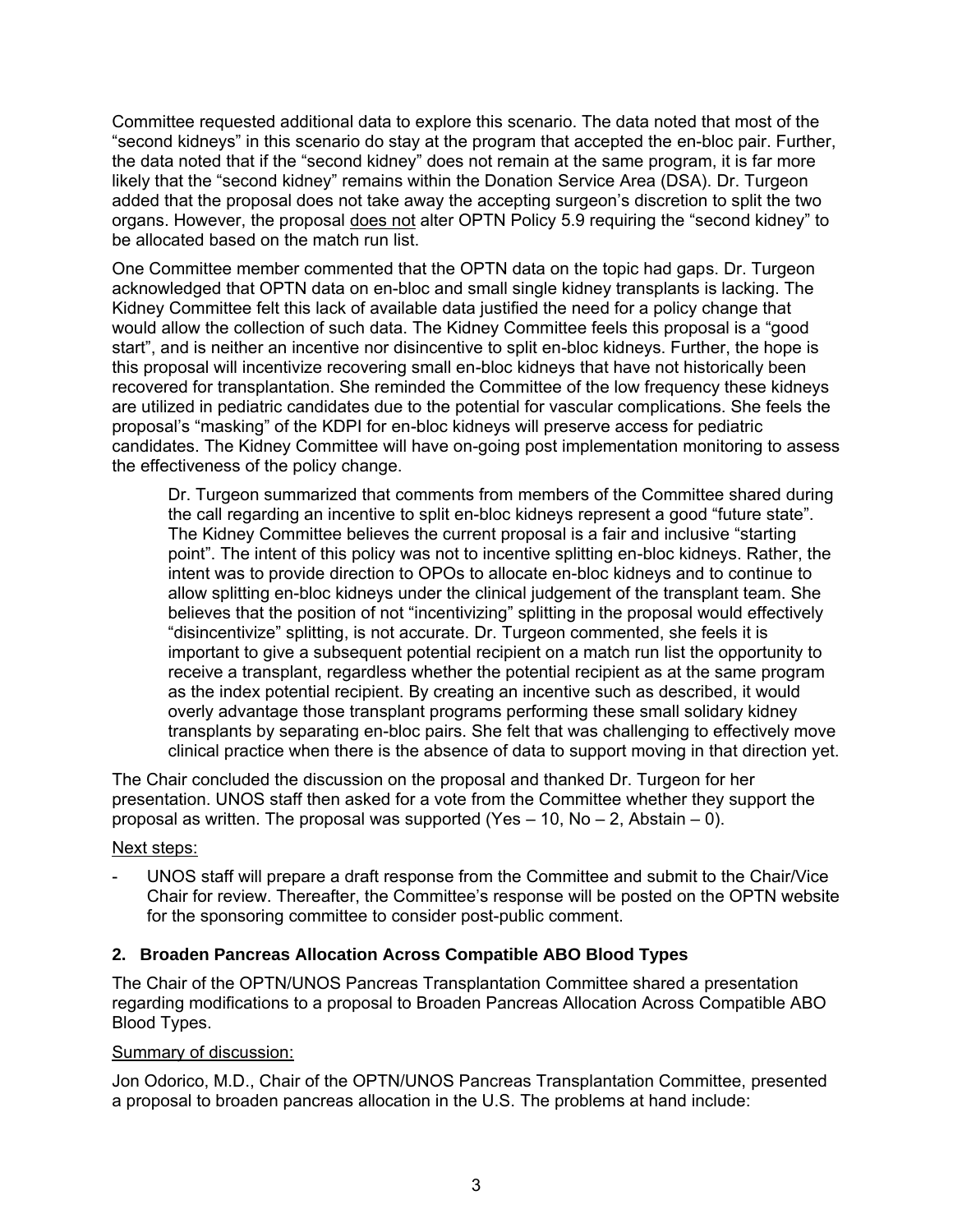- The number of pancreas transplants has declined significantly since early 2000s, even while outcomes have improved.
- Current blood type restrictions prevent compatible transplants from occurring
- These restrictions could lead to pancreata being discarded and fewer transplants

The Pancreas Committee seeks to increase pancreas transplantation and reduce discarded pancreata by modifying the allocation system to allow clinically compatible transplants. The goals of the proposal include:

- Prioritize high-cPRA ABO-identical candidates, then high-cPRA compatible candidates, then all identical, then all compatible
- Allow A, non-A1 and AB, non-A1B compatible pancreas or kidney-pancreas to B candidates
- Allow B pancreas or kidney-pancreas to B or AB candidates
- Remove restrictions on blood type O compatibility:
- A, B or AB candidates need zero antigen mismatch (0-ABDR) + cPRA ≥80 to receive O pancreas or kidney-pancreas in current policy

The Pancreas Committee engaged the SRTR for modeling to assess the impact of several scenarios. The proposal reflects the simulation that projected a net gain in pancreas transplants. The Committee acknowledges a reduction of kidney alone transplants in the modeling and believes it is offset by the beneficial net increase in kidney/pancreas transplants and reduced discard rate for pancreata. The projected reduction of kidney-alone is extremely small compared to the number of deceased donor kidney alone transplants (there were 13431 in 2016, or a projected decrease of .7%). By contrast, there were only 798 kidney/pancreas transplants in 2016, so an increase of 143 would be an increase of 17.9%.

At the conclusion of the discussion, the Chair thanked Dr. Odorico for the presentation and opened the floor for discussion. While members were glad to see there was no net-negative impact on pediatric kidney alone candidates nationally, several members commented that regional and DSA-level data would be helpful to assess geographic impact. There is concern specifically in Region 4 that pediatric solitary kidney candidates are disadvantaged by simultaneous pancreas/kidney (SPK) transplants. Committee members encouraged robust postimplementation monitoring to assess for impact on pediatric transplants.

Following the discussion, UNOS staff asked for a vote from the Committee whether they support the proposal as written. The proposal was supported (Yes  $-$  8, No  $-$  2, Abstain  $-$  2). However, members of the Committee verbalized their desire to look at additional data from the Pancreas Committee and SRTR. The Chair asked members to submit their requests and questions to leadership and UNOS staff. A representative of the Pancreas Committee is invited back to respond to these outstanding concerns.

### Next steps:

- UNOS staff will prepare a draft response from the Committee and submit to the Chair/Vice Chair for review. Thereafter, the Committee's response will be posted on the OPTN website for the sponsoring committee to consider post-public comment.

With no further time in the meeting for discussion, the UNOS staff presentation on the Pediatric Supplement to the Benchmark Report will be tabled for a future call/meeting. The call was then adjourned.

### **Upcoming Meeting**

October 12, 2017 9-3 Central (Chicago, IL)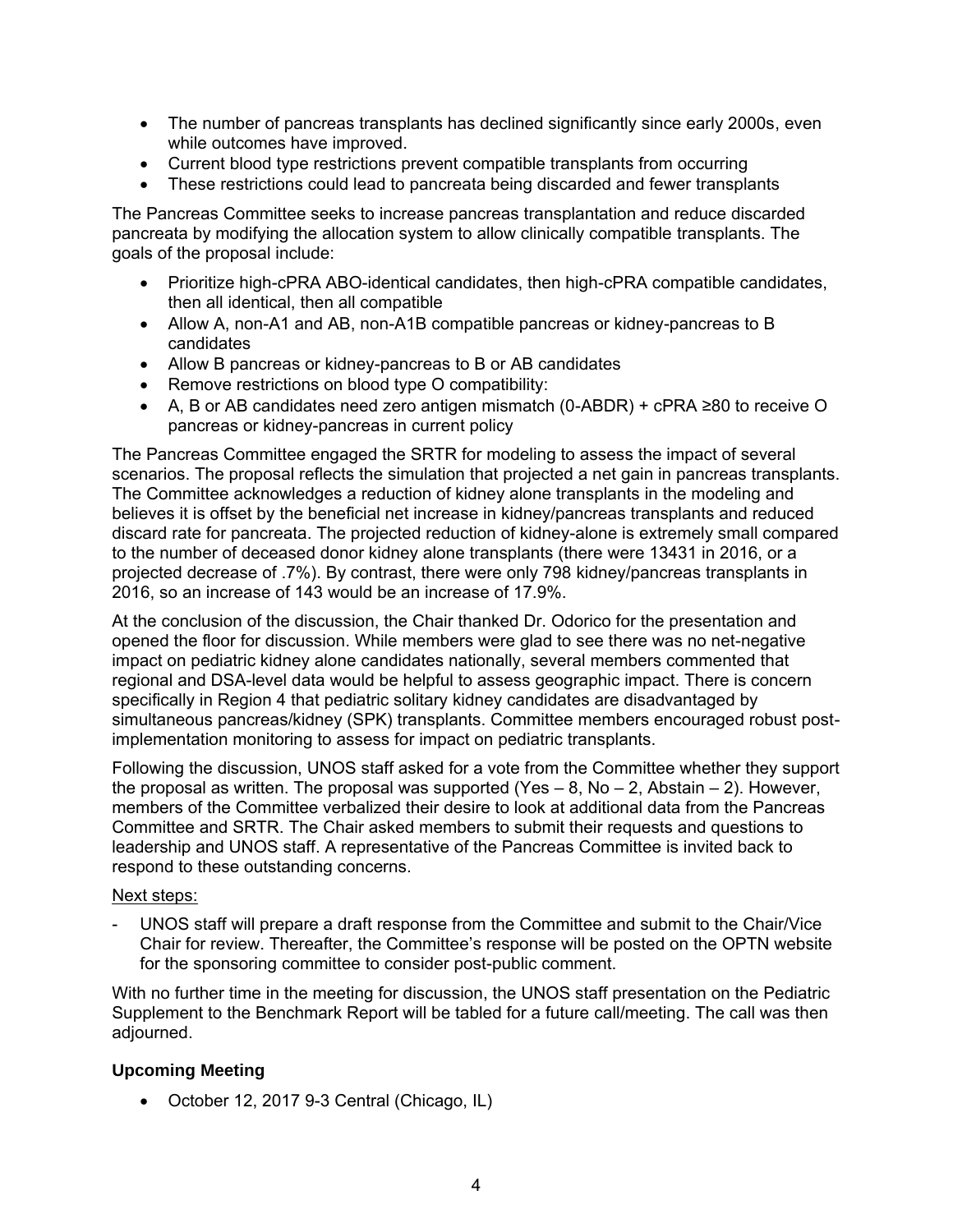- November 15, 2017 4-5 PM Eastern (full committee conference call)
- December 20, 2017 4-5 PM Eastern (full committee conference call)
- January 17, 2018 4-5 PM Eastern (full committee conference call)
- February 21, 2018 4-5 PM Eastern (full committee conference call)
- March 21, 2018 4-5 PM Eastern (full committee conference call)
- April 12, 2018 9-3 Central (Chicago, IL)
- May 16, 2018 4-5 PM Eastern (full committee conference call)
- June 20, 2018 4-5 PM Eastern (full committee conference call)